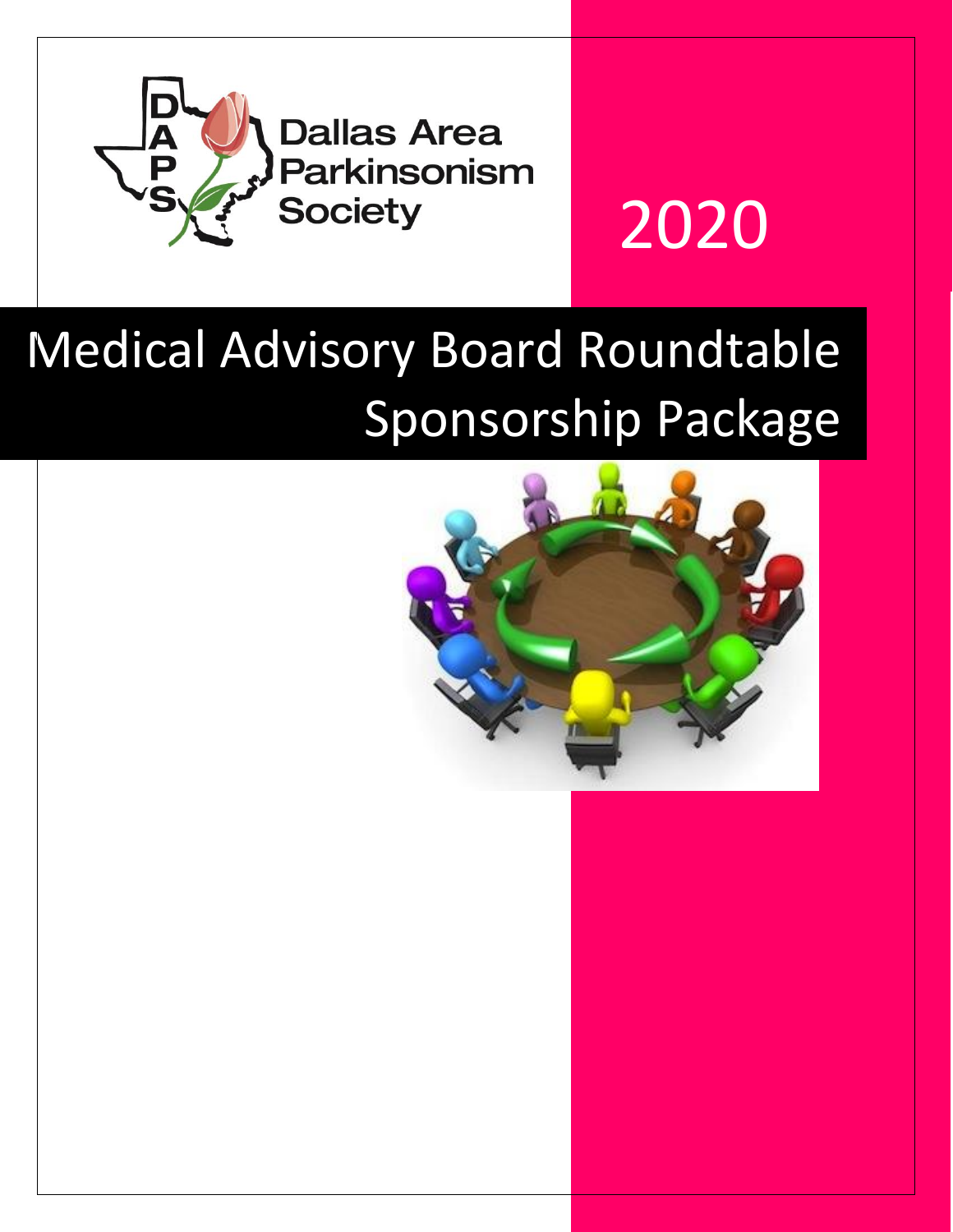

#### **MEDICAL ADVISORY BOARD ROUNDTABLE SPONSORSHIP LEVELS**

In an effort for DAPS to maximize its benefit to the Dallas Parkinsonism community, we want to work more closely with and fully engage the medical community and companies that serve those with Parkinson's. This Roundtable event provides sponsors with the unique opportunity to participate in a small discussion with numerous Movement Disorder Physicians.

\*\*LIMITED Sponsorship Availability\*\*

**Reach:** On average 6 to 8 Physicians, DAPS Medical Advisory Board and Board Members *Date:* November, 2020

### **Sponsorship Package:**

#### **\$2500**

- Time with the Physicians at event
- 3 minutes to speak to group about company
- Seat at the roundtable discussion
- Signage with Company logo at event
- Company logo on event agenda
- Newsletter recognition with Company logo and live link

*DAPS Contact*: Mike Miles, Executive Director mikemiles@daps.org 972-620-7600 [www.daps.us](http://www.daps.us/)